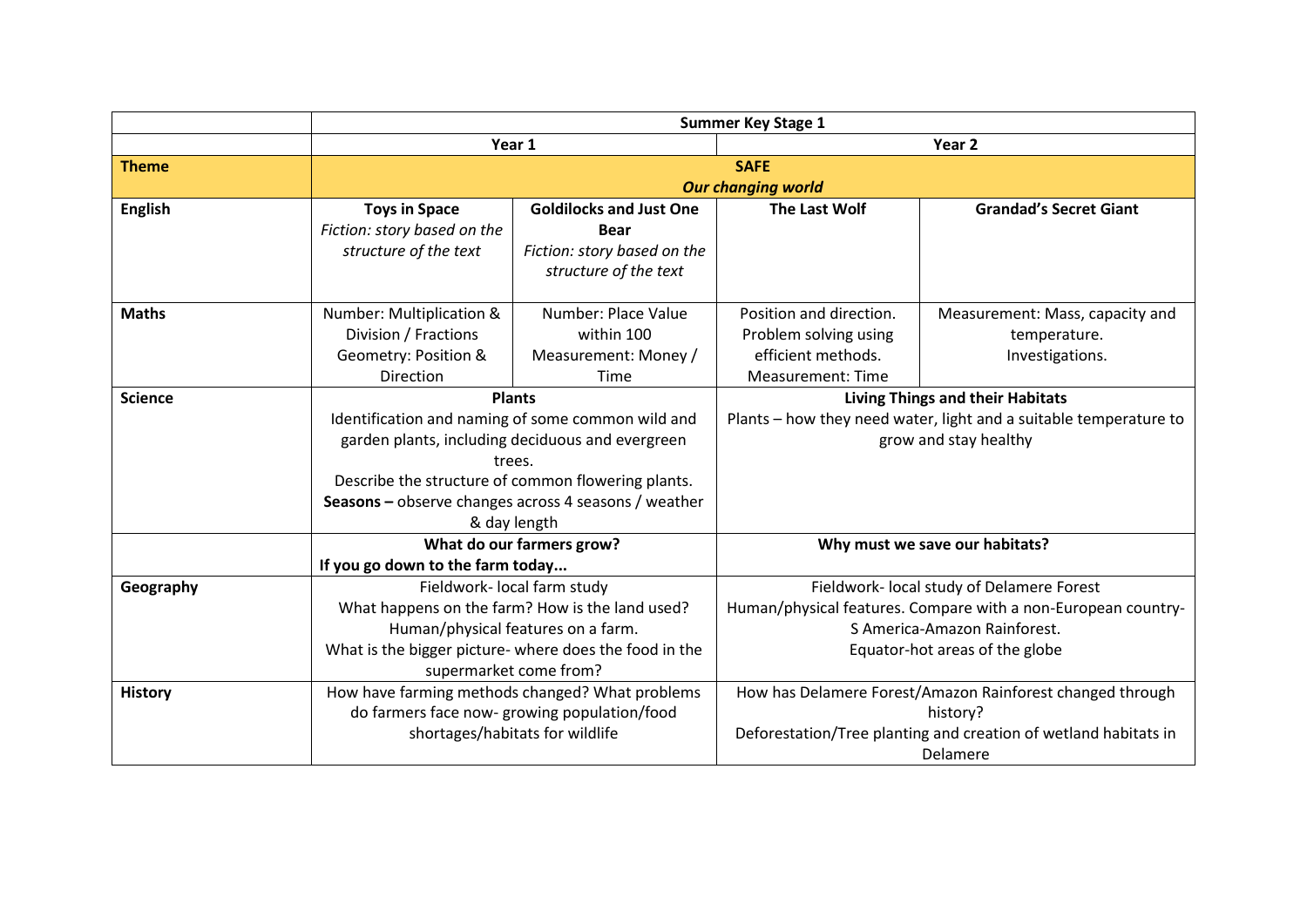| Art                           | <b>Collage</b> - Flowering plant-                                                   | <b>Printing</b> - fruit/vegetables     | Georgia O'Keefe Printing/Drawing                                     |                                                                    |
|-------------------------------|-------------------------------------------------------------------------------------|----------------------------------------|----------------------------------------------------------------------|--------------------------------------------------------------------|
|                               | link to Science                                                                     | to create patterns for                 |                                                                      |                                                                    |
|                               | Sketching - seeds/plants                                                            | wallpaper.                             |                                                                      |                                                                    |
|                               | in seed diary. Summer                                                               | <b>Collage</b> - inspiration from      |                                                                      |                                                                    |
|                               | trees.                                                                              | work of Arcimboldo to                  |                                                                      |                                                                    |
|                               | Painting-watercolour                                                                | create plant-based food                |                                                                      |                                                                    |
|                               | landscape on Farm Trip.                                                             | collage.                               |                                                                      |                                                                    |
| D&T                           | Food                                                                                |                                        | <b>Textiles - Mary White</b>                                         |                                                                    |
|                               | Where food comes from - link to Geography-farming.                                  |                                        | Linked to Science- plants                                            |                                                                    |
|                               | The importance of healthy eating.                                                   |                                        |                                                                      | Make a pot pourri pocket. Join 2 pieces of material together using |
|                               | Prepare healthy dishes - uncooked & cooked.                                         |                                        |                                                                      | simple running stitch. Create patterns using a selection of        |
|                               |                                                                                     |                                        | different media.                                                     |                                                                    |
| <b>Computing</b>              | We are TV Chefs                                                                     | We are Zoologists. (Linked to science) |                                                                      |                                                                    |
|                               | Produce a short video to make a healthy sandwich.                                   |                                        | Investigating bugs and creating branching databases, creating        |                                                                    |
|                               | Investigate recipes as algorithms, film a recipe video,                             |                                        | graphs and taking digital photographs.                               |                                                                    |
|                               | import video to the computer, edit and review.                                      |                                        |                                                                      |                                                                    |
| <b>Music</b>                  | <b>Gustav Holst-The Planets</b><br>Create music for planets – record graphic scores |                                        | Play tuned instruments musically.                                    |                                                                    |
|                               |                                                                                     |                                        | Create and use a graphic score based on the growth of a plant/flower |                                                                    |
|                               |                                                                                     |                                        | from seed, using slow motion films.                                  |                                                                    |
| <b>RE</b>                     | Judaism - Jewish beliefs                                                            | Christianity - Visiting a              | Judaism                                                              | Islam                                                              |
|                               | about God                                                                           | Church - buildings and                 | Jewish beliefs about                                                 | Allah and Angels                                                   |
|                               |                                                                                     | symbols                                | God                                                                  |                                                                    |
| <b>PE</b>                     | <b>Athletics</b>                                                                    | Consolidation of games                 | <b>Athletics</b>                                                     | Consolidation of games skills and                                  |
|                               | <b>Games</b> - Strike and field                                                     | skills and activities                  | Games - Strike and field                                             | activities                                                         |
|                               |                                                                                     |                                        | skills.                                                              | Swimming                                                           |
| <b>Equality (No Outsiders</b> | My World, Your World                                                                | <b>Errol's Garden</b>                  | <b>Blown Away</b>                                                    | <b>Amazing</b>                                                     |
| Text)                         | To understand that we                                                               | To work together                       | To be able to work with                                              | To think about what makes a good                                   |
|                               | share the world with lots                                                           |                                        | everyone in my class                                                 | friend                                                             |
|                               | of people                                                                           |                                        |                                                                      |                                                                    |
|                               |                                                                                     |                                        |                                                                      |                                                                    |
|                               |                                                                                     |                                        |                                                                      |                                                                    |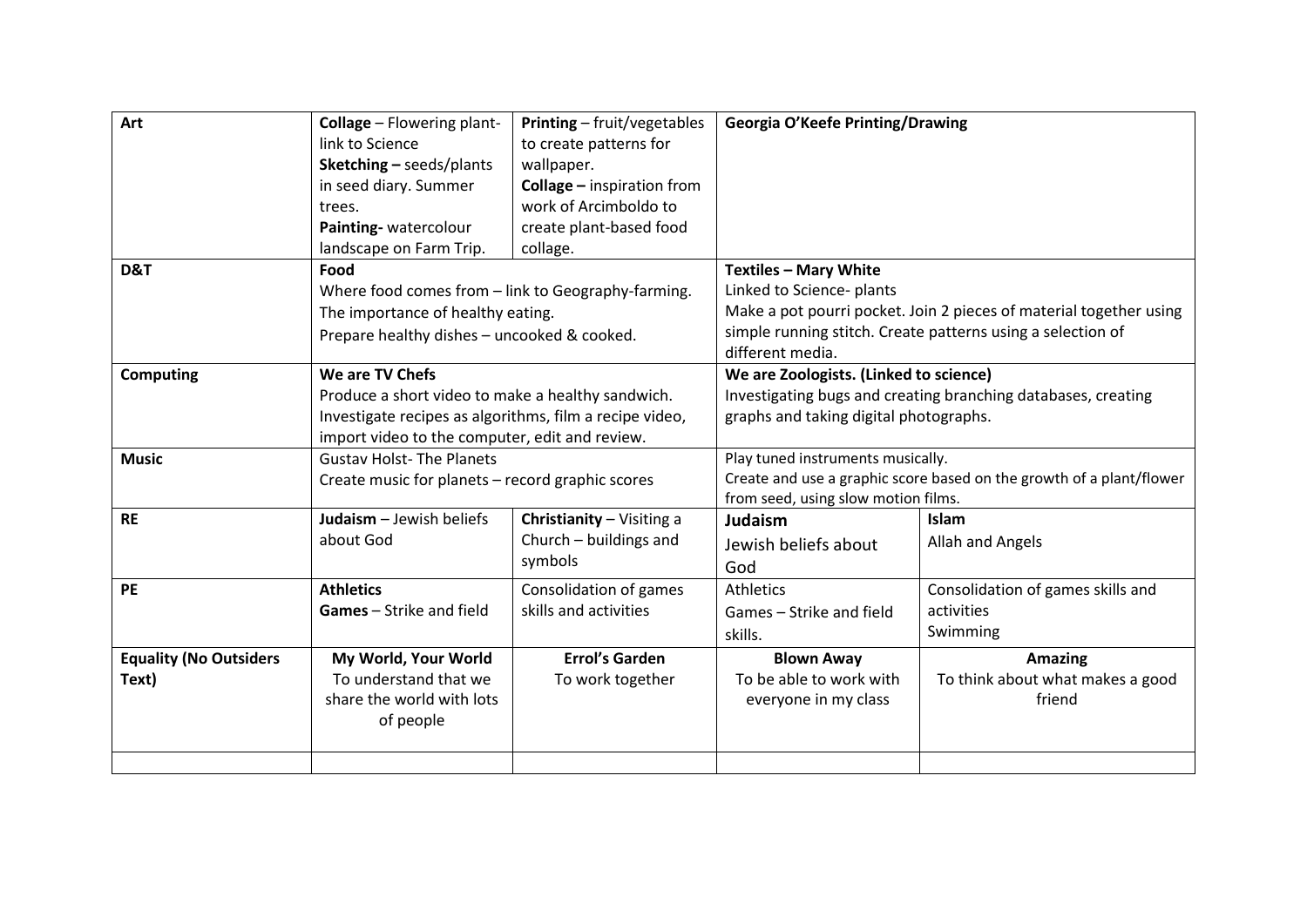|                | <b>Summer Lower Key Stage 2</b>                    |                                                                 |                                                       |                                                   |  |
|----------------|----------------------------------------------------|-----------------------------------------------------------------|-------------------------------------------------------|---------------------------------------------------|--|
|                |                                                    | Year 3                                                          | Year 4                                                |                                                   |  |
| <b>Theme</b>   | <b>SAFE</b>                                        |                                                                 |                                                       |                                                   |  |
|                | <b>Our Changing World</b>                          |                                                                 |                                                       |                                                   |  |
| <b>English</b> | Journey                                            | Zeraffa Giraffa                                                 | <b>Where the Forest Meets</b>                         | <b>Rainforests in 30 Seconds</b>                  |  |
|                |                                                    |                                                                 | the Sea                                               |                                                   |  |
| <b>Maths</b>   |                                                    |                                                                 | <b>Decimals</b>                                       | <b>Statistics</b>                                 |  |
|                |                                                    |                                                                 | Money                                                 | Geometry: Properties of                           |  |
|                |                                                    |                                                                 | <b>Measurement: Time</b>                              | shape                                             |  |
|                |                                                    |                                                                 |                                                       | Geometry: Position and                            |  |
|                |                                                    |                                                                 |                                                       | direction                                         |  |
| <b>Science</b> | <b>Function of parts of</b>                        | Light                                                           | Living things and their                               | <b>Electricity</b>                                |  |
|                | plants                                             |                                                                 | habitats                                              |                                                   |  |
|                |                                                    |                                                                 | Environments can change                               |                                                   |  |
|                |                                                    |                                                                 | and this can pose dangers                             |                                                   |  |
|                |                                                    |                                                                 | to living things (volcanoes,                          |                                                   |  |
|                |                                                    |                                                                 | tsunamis) (humans,                                    |                                                   |  |
|                |                                                    |                                                                 | farming)                                              |                                                   |  |
|                |                                                    |                                                                 |                                                       |                                                   |  |
|                | <b>Fair Trade Farming</b><br><b>Coast to Coast</b> |                                                                 |                                                       |                                                   |  |
| Geography      |                                                    | How the concept of fair Trade improves the lives of             | Fieldwork- study of two contrasting coastlines in the |                                                   |  |
|                |                                                    | people/farmers in the developing world. Study of a co-operative |                                                       | North West of the UK- a dune coastline at Formby/ |  |
|                |                                                    | farm in Ghana- Kuapa Kookoo- produces cocoa for Divine          | South Stack cliffs Holyhead. Physical/human features. |                                                   |  |
|                |                                                    | chocolate.                                                      | What environmental threats face the coastlines?       |                                                   |  |
|                |                                                    |                                                                 |                                                       |                                                   |  |
| <b>History</b> |                                                    |                                                                 |                                                       |                                                   |  |
| Art            | Drawing - plants (science)                         | Painting - plants (science)                                     | Rainforest Painting: Henri                            | Textile printing with a                           |  |
|                | link                                               |                                                                 | Rousseau                                              | rainforest theme                                  |  |
|                |                                                    |                                                                 |                                                       | (culturestreet.org -                              |  |
|                |                                                    |                                                                 |                                                       | tutorial)                                         |  |
| D&T            |                                                    |                                                                 |                                                       | Construction - linked to                          |  |
|                |                                                    |                                                                 |                                                       | Electricity topic in Science                      |  |
|                |                                                    |                                                                 |                                                       |                                                   |  |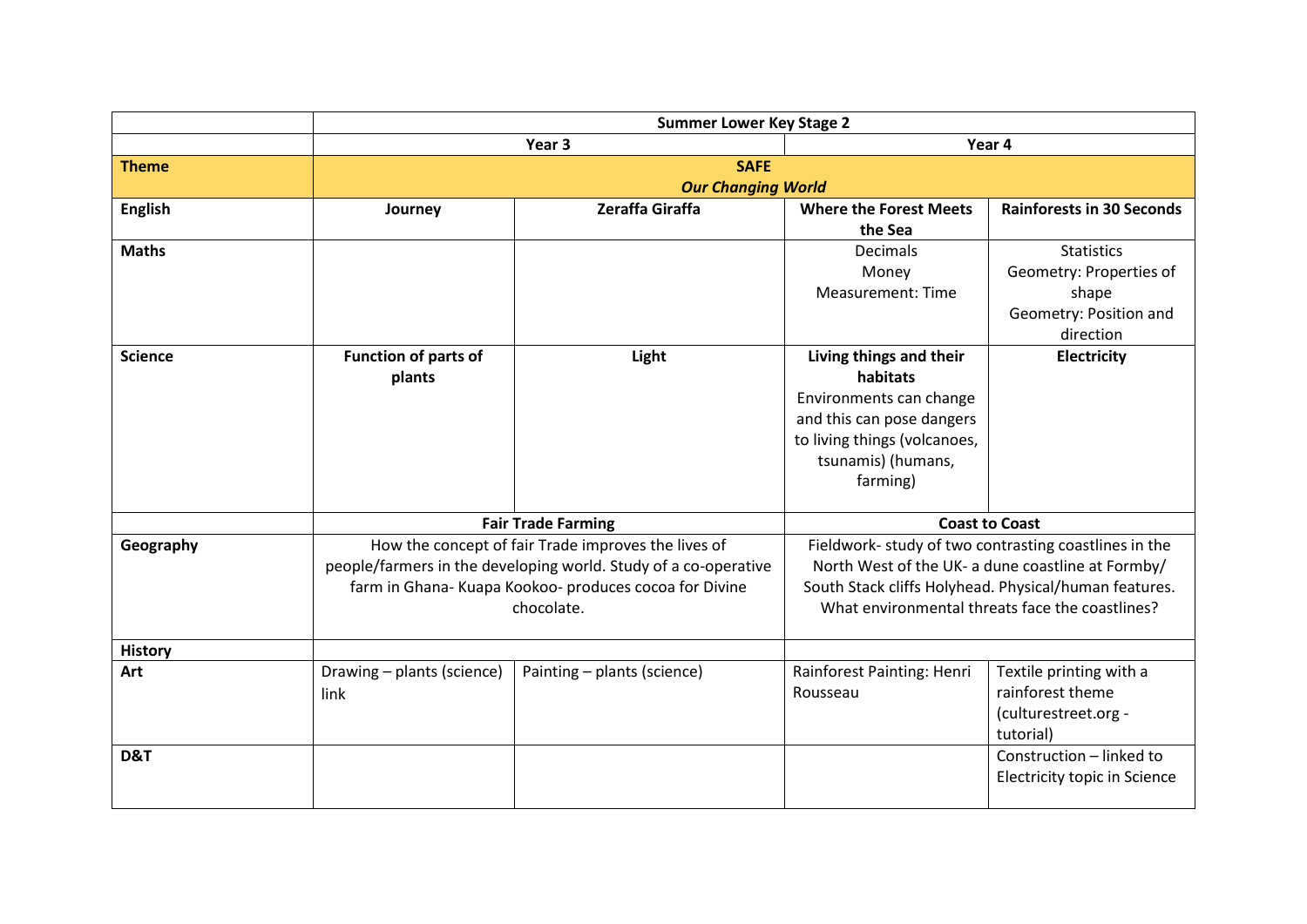| <b>Computing</b>                       | We are bug fixers                                                                                                                           |                                                                               | We are toy designers                                                                                                                                                                                         |                                                                    |
|----------------------------------------|---------------------------------------------------------------------------------------------------------------------------------------------|-------------------------------------------------------------------------------|--------------------------------------------------------------------------------------------------------------------------------------------------------------------------------------------------------------|--------------------------------------------------------------------|
| <b>Music</b>                           | Singing in a round                                                                                                                          | Pitch and further scales                                                      | Painting with Sound p<br>$36 - 43$<br><b>LO: To listen with</b><br>attention to detail and<br>recall sounds with<br>increasing aural memory<br>and discuss using the<br>inter-related dimensions<br>of music |                                                                    |
| <b>RE</b>                              | Islam - Islam and family<br>Life                                                                                                            | Free choice enquiry linked to<br>science - Light                              | <b>Sikhism</b><br>Gurdwara, Holy days<br>and Ceremonies                                                                                                                                                      | <b>Judaism</b><br><b>Places of Worship</b><br><b>Jewish Values</b> |
| PE                                     | Games - Net and wall<br>Cricket<br>Swimming                                                                                                 | <b>Athletics</b><br>Games - Tennis                                            | Games - Strike and Field<br>Games - Net and Wall                                                                                                                                                             | Athletics<br>Games - Strike and Field                              |
| <b>Equality (No Outsiders</b><br>Text) | <b>Beegu</b><br>To be welcoming<br><b>Planet Omar:</b><br><b>Accidental Trouble</b><br><b>Magnet</b><br>Consider living in Britain<br>today | The Truth About Old People - Elina<br><b>Ellis</b><br>To recognise stereotype | <b>Red: A Crayon's Story</b><br>To be who you want to be<br><b>When Sadness Comes to</b><br>Call<br>To look after my mental<br>health                                                                        | <b>Aalfred and Aalbert</b><br>To find common ground                |
|                                        |                                                                                                                                             |                                                                               |                                                                                                                                                                                                              |                                                                    |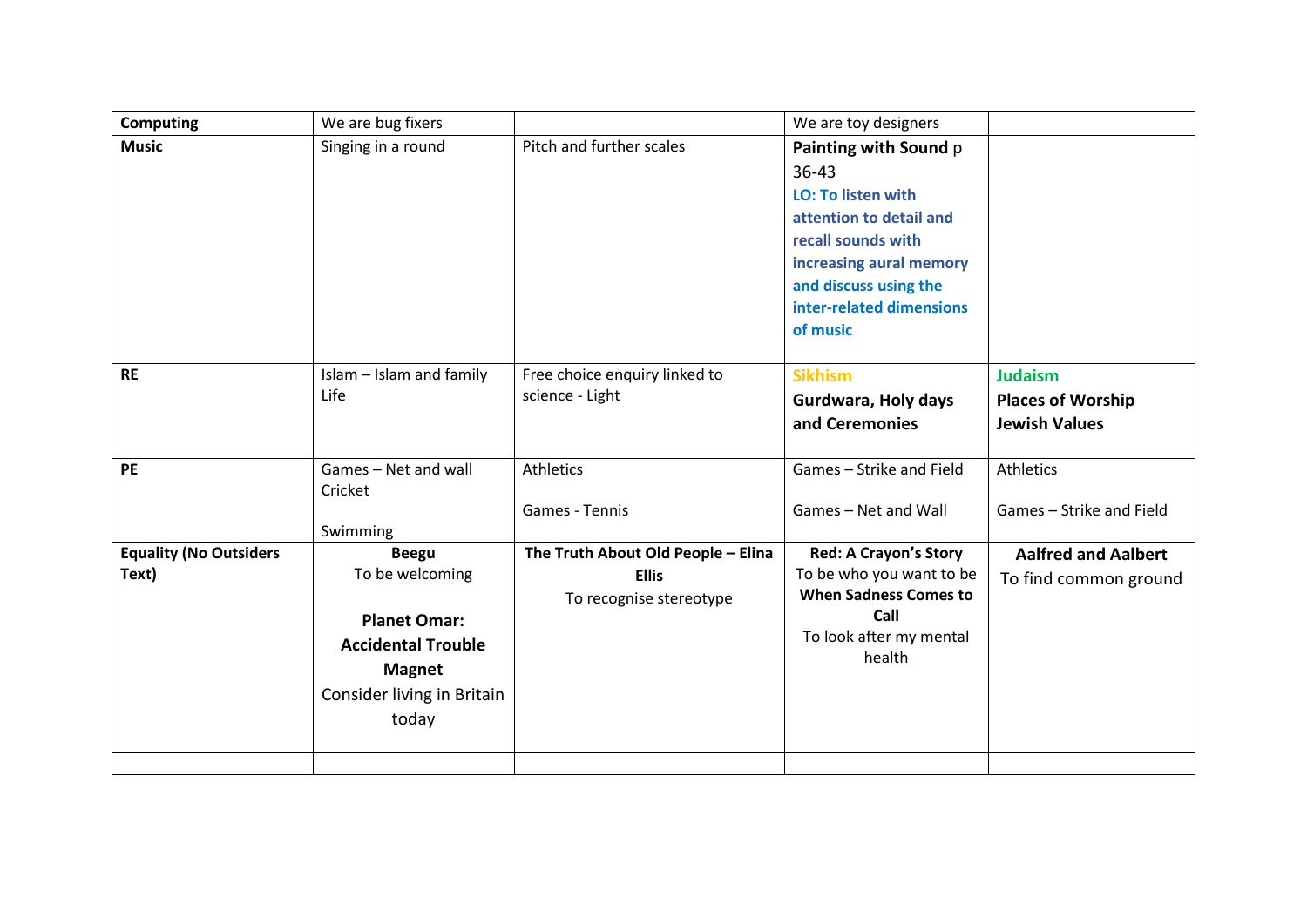|                | <b>Summer Upper Key Stage 2</b> |                                                       |                                                                                                                        |                                        |  |
|----------------|---------------------------------|-------------------------------------------------------|------------------------------------------------------------------------------------------------------------------------|----------------------------------------|--|
|                |                                 | Year 5                                                | Year <sub>6</sub>                                                                                                      |                                        |  |
| <b>Theme</b>   |                                 |                                                       | <b>SAFE</b>                                                                                                            |                                        |  |
|                | <b>Our Changing World</b>       |                                                       |                                                                                                                        |                                        |  |
| <b>English</b> | The Paper Bag Prince by         | The Hunter by Paul                                    | <b>Manfish by Jennifer Berne</b>                                                                                       | <b>Sky Chasers by Emma Carroll</b>     |  |
|                | <b>Colin Thompson</b>           | Geraghty                                              |                                                                                                                        | The Unforgotten Coat by Frank Cottrell |  |
|                | The last wild by Piers          | The child's elephant by                               | Dolphin Song by Lauren St                                                                                              | Boyce                                  |  |
|                | Torday                          | Rachel Campbell-Johnston                              | John or 20,000 leagues                                                                                                 |                                        |  |
|                |                                 |                                                       | under the sea (either                                                                                                  |                                        |  |
|                |                                 |                                                       | original by Jules Verne or                                                                                             |                                        |  |
|                |                                 |                                                       | abridged version by Classic                                                                                            |                                        |  |
|                |                                 |                                                       | starts)                                                                                                                |                                        |  |
| <b>Maths</b>   | <b>Decimals</b>                 | <b>Converting Units</b>                               | Geometry-Property of                                                                                                   | <b>Statistics</b>                      |  |
|                | <b>Property of shapes</b>       | Volume                                                | shapes                                                                                                                 | <b>Problem solving</b>                 |  |
|                | <b>Position and Direction</b>   |                                                       | <b>Problem Solving</b>                                                                                                 |                                        |  |
| <b>Science</b> | <b>Properties and</b>           | <b>Living Things and their</b>                        | Electricity                                                                                                            |                                        |  |
|                | <b>Changes of Materials</b>     | <b>Habitats</b>                                       |                                                                                                                        |                                        |  |
|                |                                 | Life Cycles                                           |                                                                                                                        |                                        |  |
|                |                                 | Go with the Flow                                      | <b>Earth Matters</b>                                                                                                   |                                        |  |
| Geography      |                                 | <b>Fieldwork</b>                                      | The impact of climate change<br>Flooding/pollution/wild fires/deforestation on the globe<br>-research and presentation |                                        |  |
|                |                                 | A study of local waterways. Rivers-physical/human     |                                                                                                                        |                                        |  |
|                |                                 | features-confluence of Dane/Weaver-Weaver             |                                                                                                                        |                                        |  |
|                |                                 | Navigation-flood defences in N'wich                   |                                                                                                                        |                                        |  |
| <b>History</b> |                                 | Local study                                           | The work of Greta Thunberg-                                                                                            |                                        |  |
|                |                                 | Salt and transport links provided by the river Weaver |                                                                                                                        | Climate change activist                |  |
|                |                                 | and canal system. The impact of Anderton Boat Lift    |                                                                                                                        |                                        |  |
|                |                                 | /Hayhurst bridge/locks on Weaver navigation           |                                                                                                                        |                                        |  |
| Art            | <b>Drawing</b>                  | <b>Collage</b>                                        | <b>Keith Siddle</b>                                                                                                    | <b>Back-drop</b>                       |  |
|                | <b>Buildings and bridges</b>    | <b>Rivers</b>                                         | Create contrasting colour                                                                                              | props etc for end of year production   |  |
|                | around Northwich/               | Mixed media and dyed                                  | paintings with repeating                                                                                               |                                        |  |
|                | perspective/texture             | papers (Artist-Megan                                  | patterns of fish                                                                                                       |                                        |  |
|                | (Artist as starting point)      | Coyle, Louise O'Hara,                                 |                                                                                                                        |                                        |  |
|                | sketchbooks                     | Hockney- using photos)                                |                                                                                                                        |                                        |  |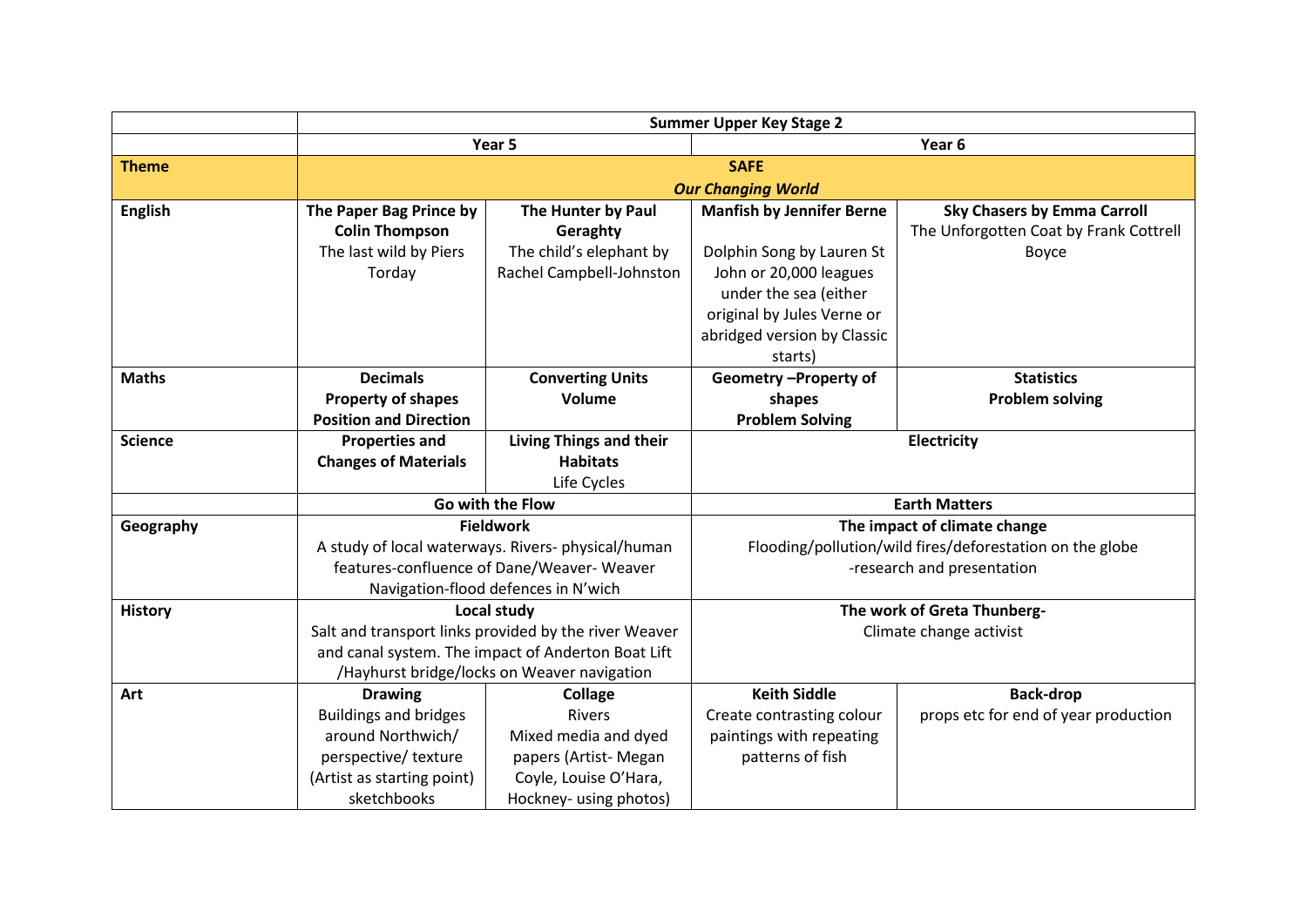|                  |                           | sketchbooks/digital                                                                                 |                                                 |                                             |  |  |
|------------------|---------------------------|-----------------------------------------------------------------------------------------------------|-------------------------------------------------|---------------------------------------------|--|--|
|                  |                           | technology                                                                                          |                                                 |                                             |  |  |
| D&T              |                           | Design and make something out of recycled                                                           | Design a light/lamp for a                       | <b>Textiles</b>                             |  |  |
|                  |                           | materials                                                                                           | diver<br>Use electrical systems and             | to complete own t-shirts or cushions        |  |  |
|                  |                           | link to literacy books and science topics                                                           |                                                 | which show your identity (batik,            |  |  |
|                  |                           |                                                                                                     | test materials suitable for                     | patchwork, tie dye, sewing)                 |  |  |
|                  |                           |                                                                                                     | the task                                        |                                             |  |  |
| <b>Computing</b> |                           | We are web developers                                                                               |                                                 | <b>Film Making</b>                          |  |  |
|                  |                           | Create their own web page                                                                           | <b>Music appreciation and</b>                   | links to climate change                     |  |  |
| <b>Music</b>     |                           | Play and perform in solo and ensemble contexts                                                      |                                                 | Music appreciation and history of           |  |  |
|                  |                           | <b>Improvise and compose music</b>                                                                  | history of musical genres                       | musical genres                              |  |  |
|                  |                           | Listen with attention to detail and recall sounds                                                   |                                                 | Vaughan Williams (20 <sup>th</sup> Century) |  |  |
|                  |                           | Use and understand staff and other musical                                                          |                                                 | -The Lark Ascending -linked to              |  |  |
|                  |                           | notations                                                                                           |                                                 | Pathways text - Sky Chasers                 |  |  |
|                  |                           |                                                                                                     | -Storm Interlude from<br>Peter Grimes -links to |                                             |  |  |
|                  |                           | Linked to whole class weekly Instrumental lessons                                                   |                                                 | To play and perform in solo and             |  |  |
|                  |                           |                                                                                                     |                                                 | ensemble contexts                           |  |  |
|                  |                           |                                                                                                     | To play and perform in                          | <b>End of Year Musical performance</b>      |  |  |
|                  |                           | Play and perform in solo and ensemble contexts,<br>using their voices increasing accuracy, fluency, |                                                 |                                             |  |  |
|                  |                           |                                                                                                     | solo and ensemble                               |                                             |  |  |
|                  |                           | control and expression                                                                              | contexts<br><b>End of Year Musical</b>          |                                             |  |  |
|                  |                           | Perform Year 5 Northwich Sings event and support                                                    |                                                 |                                             |  |  |
|                  | Year 6 leavers production |                                                                                                     | preparation                                     |                                             |  |  |
| <b>RE</b>        | <b>Hinduism</b>           | Christianity                                                                                        | <b>Hinduism</b>                                 | Free choice enquiry                         |  |  |
|                  | Concept of God            | <b>Christian Creed</b>                                                                              | Worship in the Mandia,                          | Humanism                                    |  |  |
|                  | Worship at home           |                                                                                                     | Festivals                                       |                                             |  |  |
| <b>PE</b>        | Games:                    | <b>Athletics</b>                                                                                    | <b>Games</b>                                    | <b>Athletics</b>                            |  |  |
|                  | <b>Strike and Field</b>   |                                                                                                     | <b>Strike and Field</b>                         |                                             |  |  |
|                  | Games:                    | Games                                                                                               | Games                                           | Game                                        |  |  |
|                  | Net and Wall              | <b>Strike and Field</b>                                                                             | Net and Wall                                    | <b>Strike and Field</b>                     |  |  |
|                  |                           |                                                                                                     |                                                 |                                             |  |  |